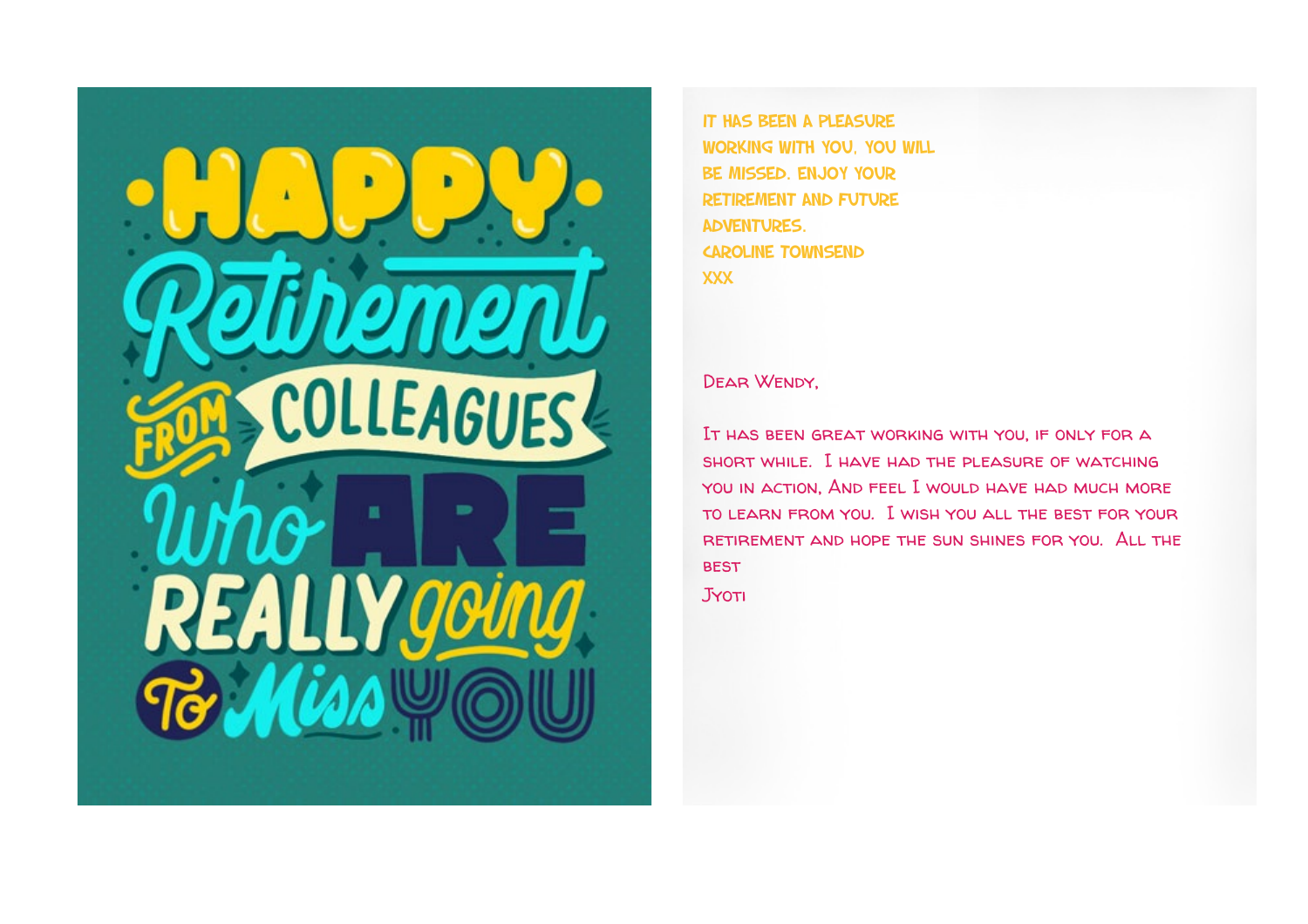All the best for your retirement Wendi, you'll be sorely missed by us all. We haven't worked together long but I have always enjoyed seeing and speaking with you in Town Hall. I hope you get a well earned rest and enjoy the adventures I am sure you will embark upon. All the best, Ed

I remember when you arrived at the council, a breath of fresh air, you were hot pink in a world of beige, with your infectious laugh and can do attitude. You have always amazed me with your capacity to be able to multi task like no other. Enjoy your well earned retirement and new adventures yet to come. Best wishes

Paulina

Wendi, just wanted to say that it has been a pleasure to work for you throughout the years. Thank you for the support you have given me in my development and the leadership under such difficult circumstances over the last few years. Have a fantastic time doing whatever you choose to do in the future.

Matt O

#### **Wendi**

Enjoy whatever you go on to do, I will miss your cheary smile and wave whenever you walk past the office, you are alway so happy and welcoming.

Linda Letch xxx

# Charlotte

Pleasure to work with you! You've been a great communicator and leader - enjoy your retirement TomK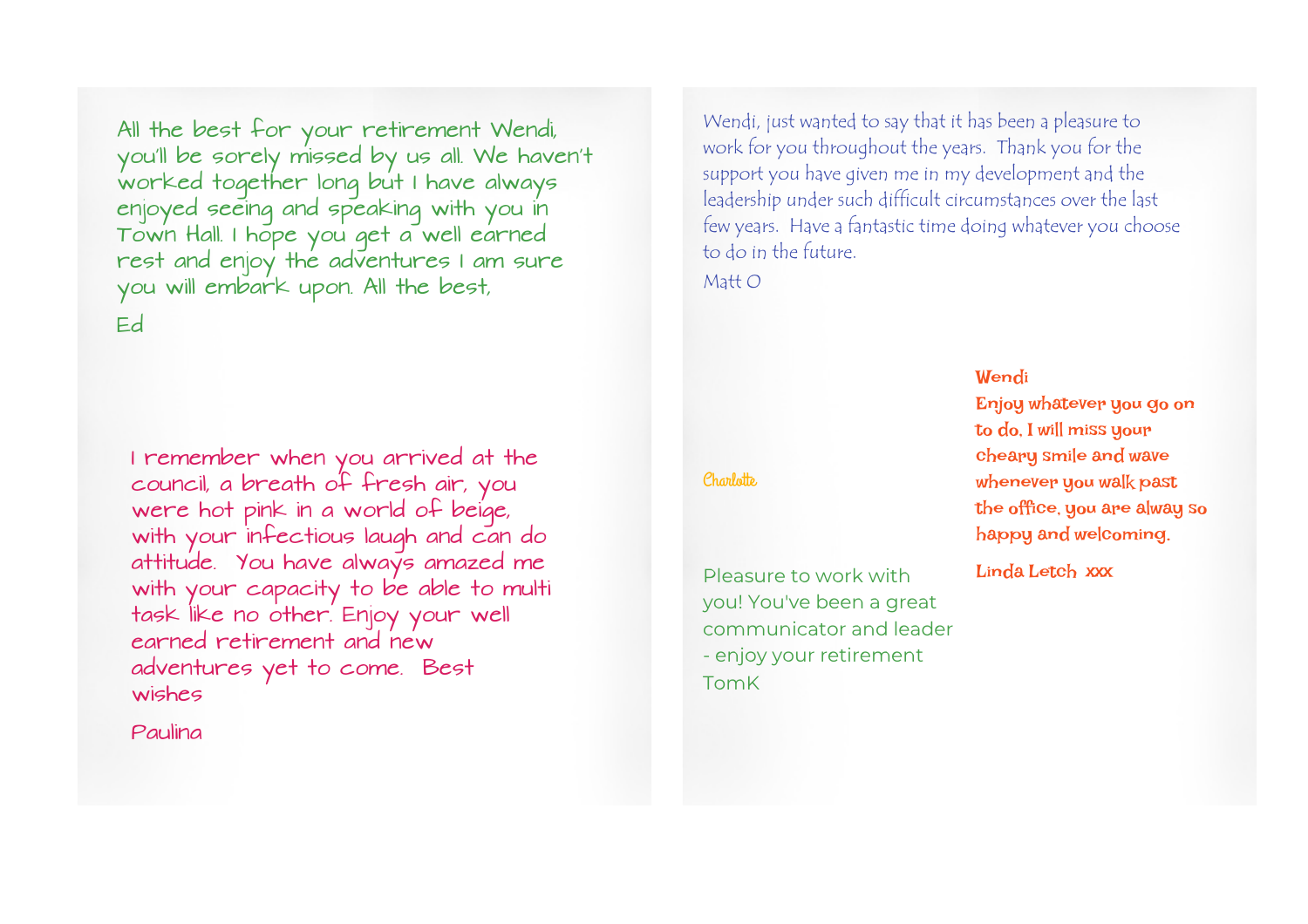Wendi, all the very best for the next chapter in your life. Your infectious laugh will be sadly missed at Election times. Thank you for the support you have given me over the years. Best wishes on your retirement. Rachel xxx Rachel Edwards

Wendi, good luck for the future and in whatever you do. You will be missed on election night  $\ominus$  Happy Retirement!! Julie Mouze x

Dear Wendi. I am sorry that you are leaving, but wish you all the very best as you retire. Thank you for your support over the years. I have always admired your dedication to improving the lives of the vulnerable children we deal with on a daily basis. You will be greatly missed. Best wishes.

Elaine Lewis

Always admired & respected your approach to budget & finance meetings! I now do a Wendi test to check if my messages are too dour! Wishing you all the best for your retirement - you've definitely earnt it over these past years!

Kirsty N

Congratulations on your retirement Wedny. Wishing you all the best.

Lee Dane xxx

Congratulations on your retirement. Wishing you the best on the next chapter and all the adventures you will have. Julia xx **JULIA PETTIT** 

Wendi wishing all the very best for a long, happy and healthy retirement.  $I$  won't be far behind you .... Hazel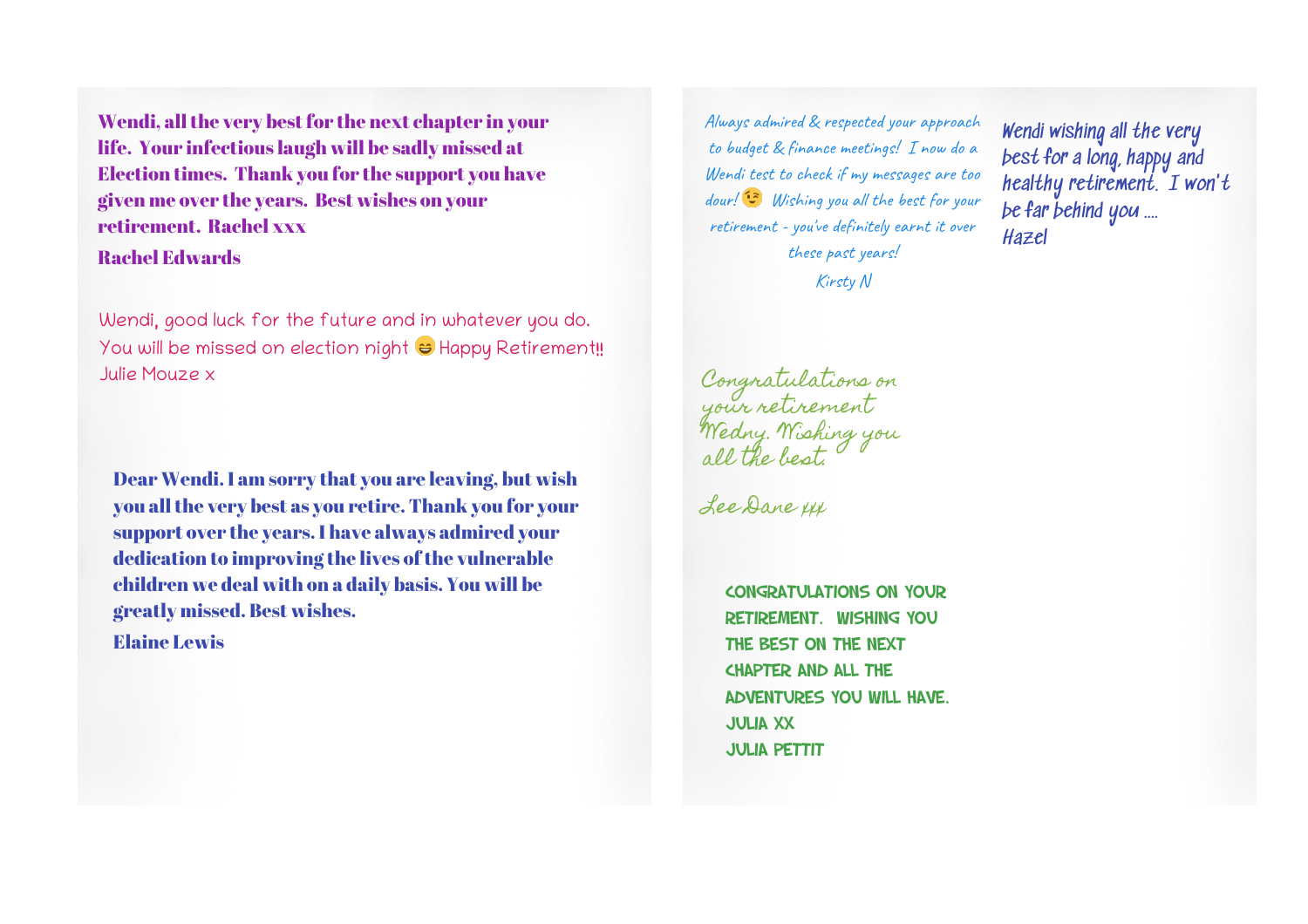All I can say Wendi is that you will be much missed. You are an inspirational leader and have achieved so much, now it's time to put your feet up and enjoy a quieter pace of life [famous last words]! Wishing you all the very best,

Helene

i have really enjoyed my time working for you and will really miss your laugh which has been appreciated - you will be hard to replace. Enjoy your retirement in a lovely part of the world Fiona

You have made such a difference Wendi to so many children, young people and their families. I hope that the future ahead brings you deserved happiness with family and friends. Sheelagh

Wendi, Thank you for being such an amazing manager and leader over the years. Your dedication and commitment to making a difference to vulnerable people across the county leaves a strong legacy. You will be greatly missed, Jo

> Its been a pleasure working with you, your positivity, leadership and humour have motivated and inspired many others across the council to achieve great things. I wish you all the best for the future.

Peter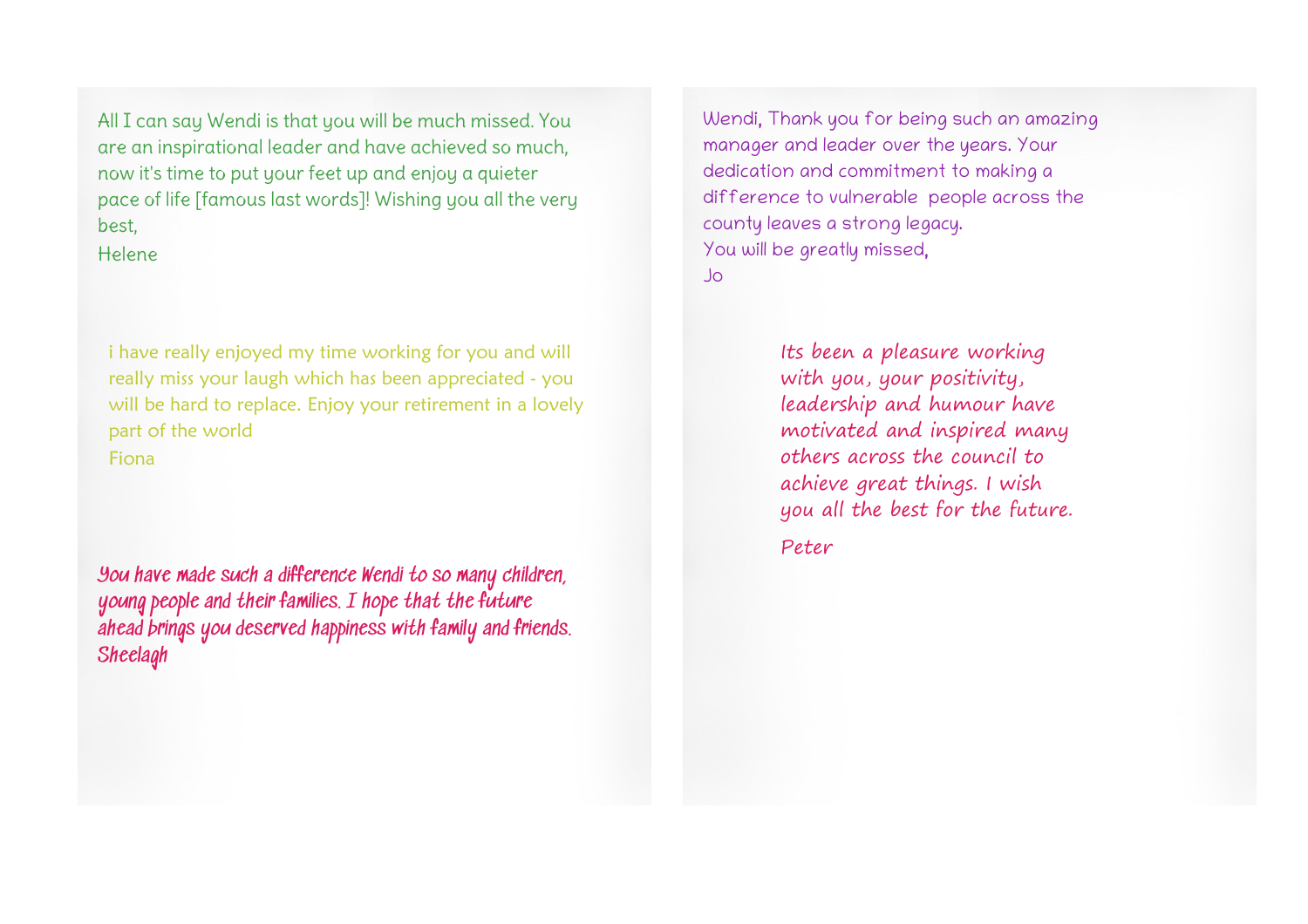### Hi Wendi,

bit sad they didn't have a proper pink to choose to write this, but much sadder that you are leaving! Thank you for everything - you have been an inspiration. Have a wonderful retirement in Largs - I am sure we will still hear you laughing all the way from there!!

Nicola

# Wendi,

Good Luck in your new adventures, enjoy your time and say yes to everything. You'll be missed. Best Wishes, Kirstin

Wendi, I hope you really REALLY enjoy your retirement, whatever you get up to. Hope to see you in bonnie Scotland soon! Love Amanda xx

Wendi - you are a legend. I WIll miss your straight talking common sense and ability to get the best out of people, your humour and your laugh. You are a star! Have a great retirement and live life to the full!

Rob (Hill)